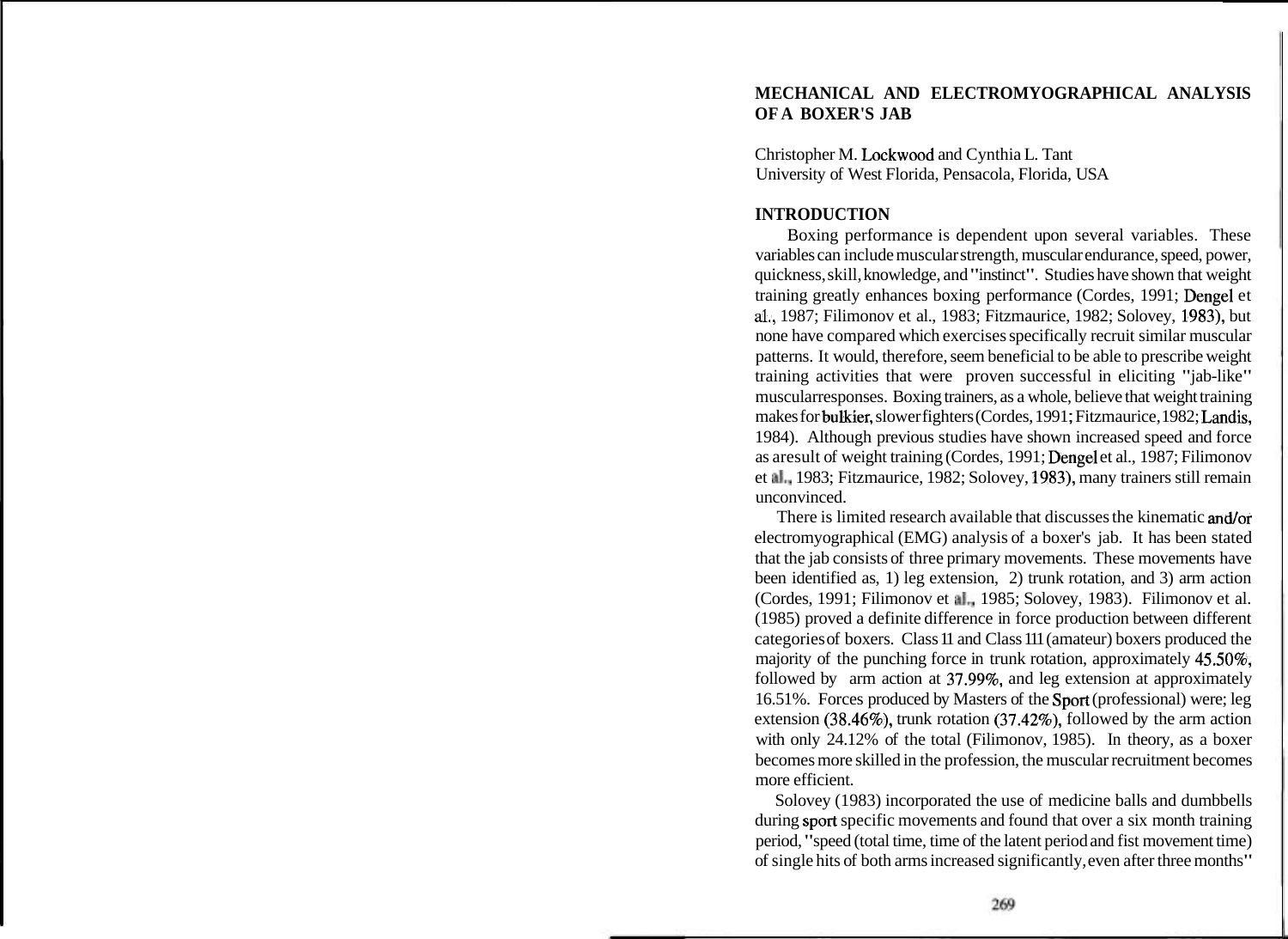(p. 100). The investigator added that not only does weight training increase the speed of the punching movements, but also the boxer's speed capabilities **<sup>i</sup>** to initiate a combination of punches (Solovey, 1983). In a U.S. Olympic Boxing Team study, 24 members of the squad were placed on a two-week intensive weight and interval run training program. Punching velocities increased as high as 32% as a result (Dengel et al., 1987). Getke and Digtyarev (1989) tested the effects of strength training on different categories of boxers and on different ages of boxers. The results suggested that the most effective way to increase total explosive strength, force output occurring at relatively high velocities, was to increase total maximal strength. The researchers stated that the most effective means for increasing maximal strength during the early stages of development was through the use of repetitive exercises. But, for increases in maximal strength during the later stages of development, submaximal and maximal workloads must be implemented (Getke & Digtyarev, 1989). In an effort to study explosive muscular power using free weights, Lyttle, Wilson, and Ostrowski (1996) found that using loads of thirty percent of one repetition maximum (30% 1RM) correlated highly with traditional explosive power tests.

The purpose of this investigation was to study the kinematic and electromyographical elements present while executing the jab and specific weight training exercises. Additionally, to determine if differences exist between professional (PRO) and amateur (AMT) boxers during the recruitment of both the upper and lower musculature. And, to determine the validity of a popular punch ergometer, the TKO punching bag (TKO).

#### **METHODS**

Four PRO and five AMT male boxers (ages: 24.20+1.02 yrs; weight:  $81.7 + 8.13$  kg; body fat: 11.99 + 2.60%) volunteered to participate in the study. All subjects jabbed (JAB) with their left hand except one. Markers were placed on the fifth metatarsal, ankle, knee, hip, shoulder, elbow, and wrist joints to aid in the digitizing process. Preamplified surface electrodes were placed on the gastrocnemius (GA), biceps femoris (BF), rectus femoris  $(RF)$ , external oblique (EO), serratus anterior  $(SA)$ , pectoralis major-sternal (PEC), anterior deltoid (AD), and triceps brachii (TRI). JAB's were recorded using a Panasonic AG-500 video camera operating at 60 Hz, located 400 cm from the subject, perpendicular to the line of action, Three maximal JAB's were performed per subject. Each JAB's force value, based on the TKO digital read-out, was recorded. One repetition maximums (1RM) of the leg press (LEGP), leg extension (LEGX), standing heel raise (HEEL),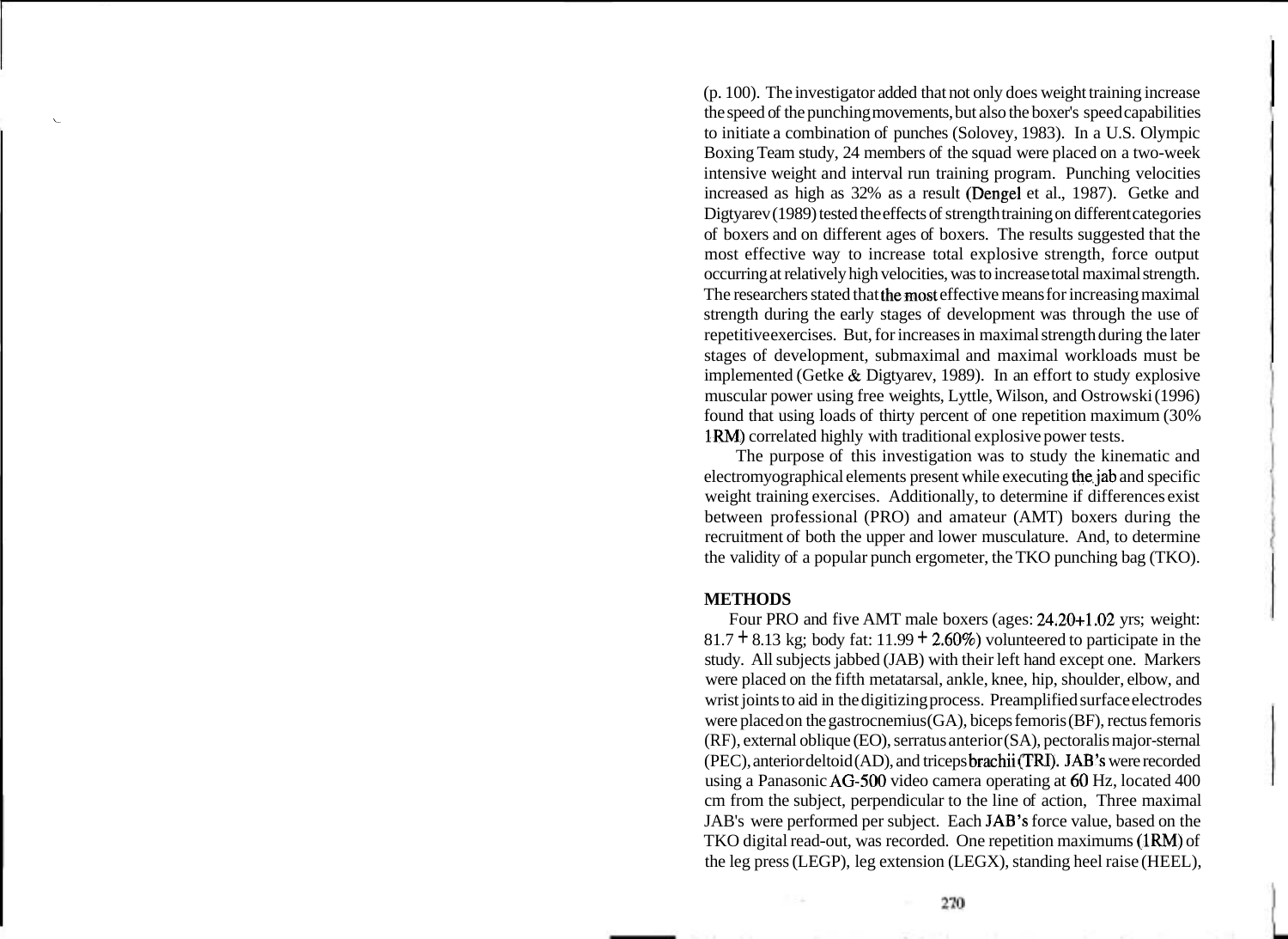bench press (BPR), tricep dip (DLP), and dumbbell front lateral raise (FRLT) was obtained on the first day of testing. An incline twisting crunch (INCR) was also tested for trunk rotation. Thirty percent 1RM was used during the EMG testing of the subjects. Data collection was recorded over a threesecond time period in which the subject was instructed to perform as many controlled lifts as possible during that time. Rest periods of at least three minutes were allowed between each trial. EMG data and kinematic data were collected and analyzed using the Ariel Performance Analysis System (APAS). After digitizing each JAB per subject, the JAB with the greatest velocity (VEL) about the wrist (WR) was used for further analysis. Twotailed t-Tests were conducted to observe differences that existed between PRO and AMT. A significance level of  $p<0.05$  was assigned to the study. Linear VEL about the WR, elbow (EL), shoulder (SH), and center of gravity (COG) were studied. The trial with the greatest VEL about the WR was used for analysis. The TKO was tested by dropping four known weights,' from a specified distance, onto the TKO which was suspended horizontally above the floor. Ten trials at each weight (1.14 kg, 2.27 kg, 4.55 kg, and 11.36 kg) were recorded.

## **RESULTS**

Significant differences were observed between PRO and AMT in both one and two-tailed tests for WR VEL and one-tailed tests for EL VEL. VEL about the WR, EL, SH, and COG are summarized in Table 1. These results place some confidence into the theory that PRO JAB have a greater WR VEL than do AMT. No significant differences  $(p<0.05)$  were found in VEL about the SH and COG, nor in the two-tailed tests about the EL. No significant differences were found between PRO and AMT in t-Tests for EMG activity at each muscle. Full rectified, root mean square EMG values during 30% IRM and maximum WR VEL during the JAB were compared. A strong correlation  $(r=0.72)$  existed between the HEEL and JAB, at the GA. At  $p<0.10$  ( $r=0.58$ ) a strong correlation ( $r=0.61$ ) existed between the BPR and JAB, at the PEC. The study found no strong correlations between the DIP and JAB  $(r=0.51)$  at the TRI, LEGX and JAB  $(r=0.40)$  at the RF, INCR and JAB  $(r=0.52)$  at the EO, FRLT and JAB  $(r=0.35)$  at the AD, nor the BPR and JAB  $(r=0.42)$  at the SA.

Average force **(F)** value from the TKO of each subject to the full rectified, root mean squared EMG value during the JAB is shown in Table 2. Correlation coefficient of  $(r=0.66)$  revealed a good relationship between TKO force output and muscular activity. TKO validity was tested using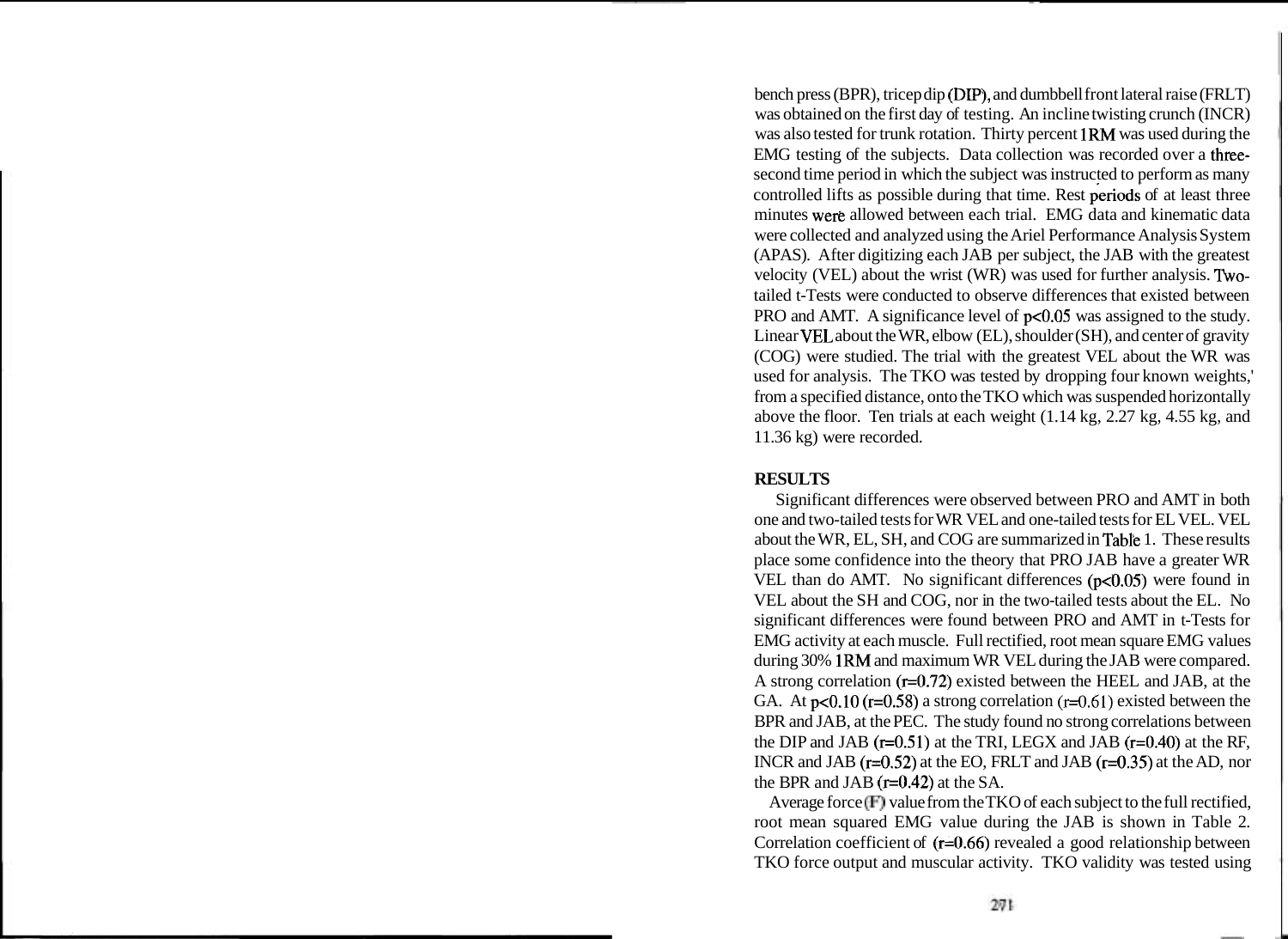regression line analysis. Figure 1 displays a linear path until an F of 4.47 is reached (the TKO will display values ranging from 1.1 to 9.9, with 9.9 being the highest possible F output). Based on this information, reliability of the TKO is questionable at F values exceeding 4.47.

| Table 1.   |              |                                               |       |
|------------|--------------|-----------------------------------------------|-------|
|            |              | T-Test: Two-Sample Assuming Unequal Variances |       |
| <b>VEL</b> |              | <b>PRO</b>                                    | AMT   |
| <b>WR</b>  |              |                                               |       |
|            | Mean         | 4.292                                         | 3.440 |
|            | df           | 7                                             |       |
|            | $\mathbf{t}$ | 2.476                                         |       |
|            | one-tail     | 1.895                                         |       |
|            | two-tail     | 2.365                                         |       |
| EL         |              |                                               |       |
|            | Mean         | 3.770                                         | 3.062 |
|            | df           | 6                                             |       |
|            | $\mathbf{t}$ | 2.110                                         |       |
|            | one-tail     | 1.943                                         |       |
|            | two-tail     | 2.447                                         |       |
| <b>SH</b>  |              |                                               |       |
|            | Mean         | 1.850                                         | 1.496 |
|            | df           | 5                                             |       |
|            | $\mathbf{t}$ | 1.876                                         |       |
|            | one-tail     | 2.015                                         |       |
|            | two-tail     | 2.571                                         |       |
| COG        |              |                                               |       |
|            | Mean         | 0.638                                         | 0.594 |
|            | df           | 4                                             |       |
|            | t            | 1.170                                         |       |
|            | one-tail     | 2.132                                         |       |
|            | two-tail     | 2.777                                         |       |

## **DISCUSSION**

This study compared the JAB to seven resistance exercises; LEGP, LEGX, HEEL, BPR, DIP, FRLT, and INCR. Fitzmaurice (1982) suggested incorporating DIP and BPR into a boxer's training. This study found a weak correlation ( $p<0.05$ ) at both the TRI and the PEC when comparing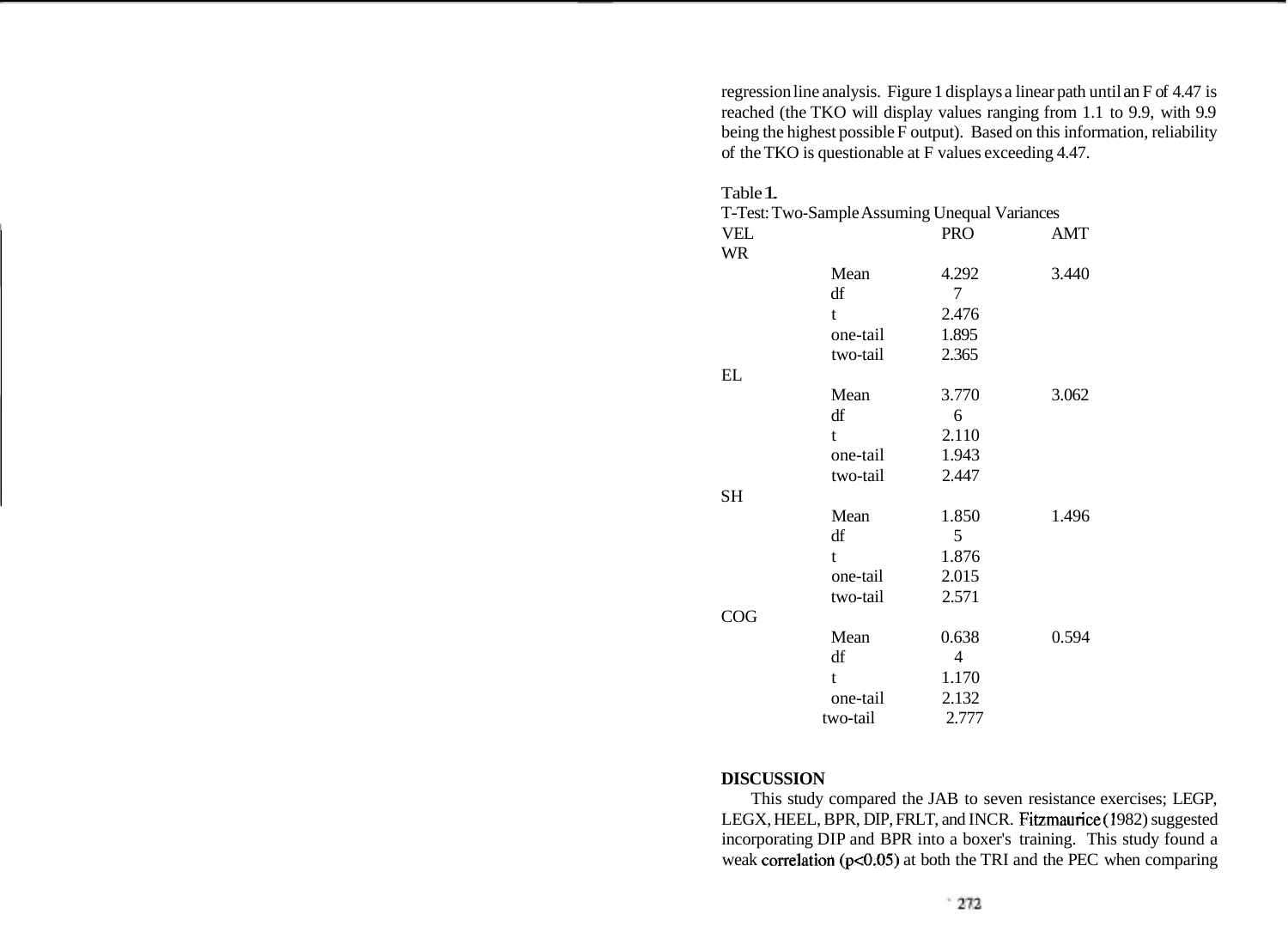the JAB to the DIP.and BPR. .Filimonov et al. (1985) reported that the greatest production of F from the JAB was delivered by the extension of **<sup>i</sup>** the back leg. The present study validated Filimonov et al. by showing that confidence ( $p<0.05$ ) can only be placed in the use of the HEEL as a possible means for increasing the effectiveness of the JAB. Filimonov et al. (1985) also stated that muscular recruitment, as a percentage of a whole body movement, was more efficient as an amateur evolved into the professional ranks. The current study found no significant difference between PRO and AMT during the JAB at each specific muscle. T-tests did, however, show significant differences in F output, WR VEL, and EL VEL between PRO and AMT. Increased neuromuscular adaptations to training (Cordes, 1991) may explain why PRO achieve greater VEL about the WR and EL than do AMT. Neuromuscular adaptations may also explain why F output was greater for PRO than AMT.

#### Table 2.

EMG per muscle site relative to average TKO value per JAB

|           |                |         |         | <b>EMG</b> |         |           |                  |      |      |
|-----------|----------------|---------|---------|------------|---------|-----------|------------------|------|------|
| F         | GA             |         | BF      | RF         | EO      | SА        | <b>PEC</b>       | AD   | TRI  |
|           |                |         |         |            |         |           |                  |      |      |
| 4.90      |                | 2.22    | 3.73    | 2.58       | 1.81    | 1.27      | 1.70             | 1.54 | 1.87 |
| 4.50      |                | 2.98    | 5.40    | 2.27       | 4.41    | 1.50      | 2.77             | 3.34 | 3.53 |
| 3.90      |                | 1.79    | 2.21    | 3.59       | 1.16    | 1.92      | 1.59             | 4.43 | 2.45 |
| 4.70      |                | 1.77    | 2.50    | 2.98       | 2.91    | 2.83      | 4.98             | 2.46 | 1.98 |
| 4.30      |                | 2.08    | 5.78    | 5.56       | 3.22    | 1.48      | 3.10             | 3.52 | 1.77 |
| 3.20      |                | 2.46    | 3.28    | 2.09       | 1.80    | 3.44      | 1.40             | 1.98 | 2.14 |
| 3.70      |                | 1.98    | 2.32    | 2.74       | 1.63    | 1.98      | 1.57             | 2.51 | 1.85 |
| 3.20      |                | 2.97    | 2.10    | 1.37       | 1.28    | 1.43      | 1.71             | 2.59 | 2.02 |
| 3.20      | 2.71           |         | 2.62    | 2.70       | 1.43    | 2.15      | 1.66             | 4.00 | 1.96 |
|           |                |         |         |            |         |           |                  |      |      |
|           |                |         |         | r-value    |         |           |                  |      |      |
|           | F              | GA      | BF      | RF         | Ю       | <b>SA</b> | PEC              | AD   | TRI  |
| F         | 1.00           |         |         |            |         |           |                  |      |      |
| <b>GA</b> | $-0.38$        | 1.00    |         |            |         |           |                  |      |      |
| BF        | 0.47           | 0.19    | 1.00    |            |         |           |                  |      |      |
| RF        | 0.35           | $-0.57$ | 0.49    | 1.00       |         |           |                  |      |      |
| Ю         | 0.59           | 0.16    | 0.80    | 0.27       | 1.00    |           |                  |      |      |
| <b>SA</b> | $-0.33$        | $-0.24$ | $-0.33$ | $-0.17$    | $-0.13$ | 1.00      |                  |      |      |
| PEC       | 0.60           | $-0.32$ | 0.25    | 0.33       | 0.64    | 0.15      | 1.00             |      |      |
| AD        | $-0.20 - 0.02$ |         | 0.06    | 0.43       | 0.03    | $-0.19$   | $-0.01$          | 1.00 |      |
| TRI       | 0.18           | 0.44    | 0.37    | $-0.25$    | 0.58    | $-0.13$   | $\boldsymbol{0}$ | 0.29 | 1.00 |
|           |                |         |         |            |         |           |                  |      |      |

273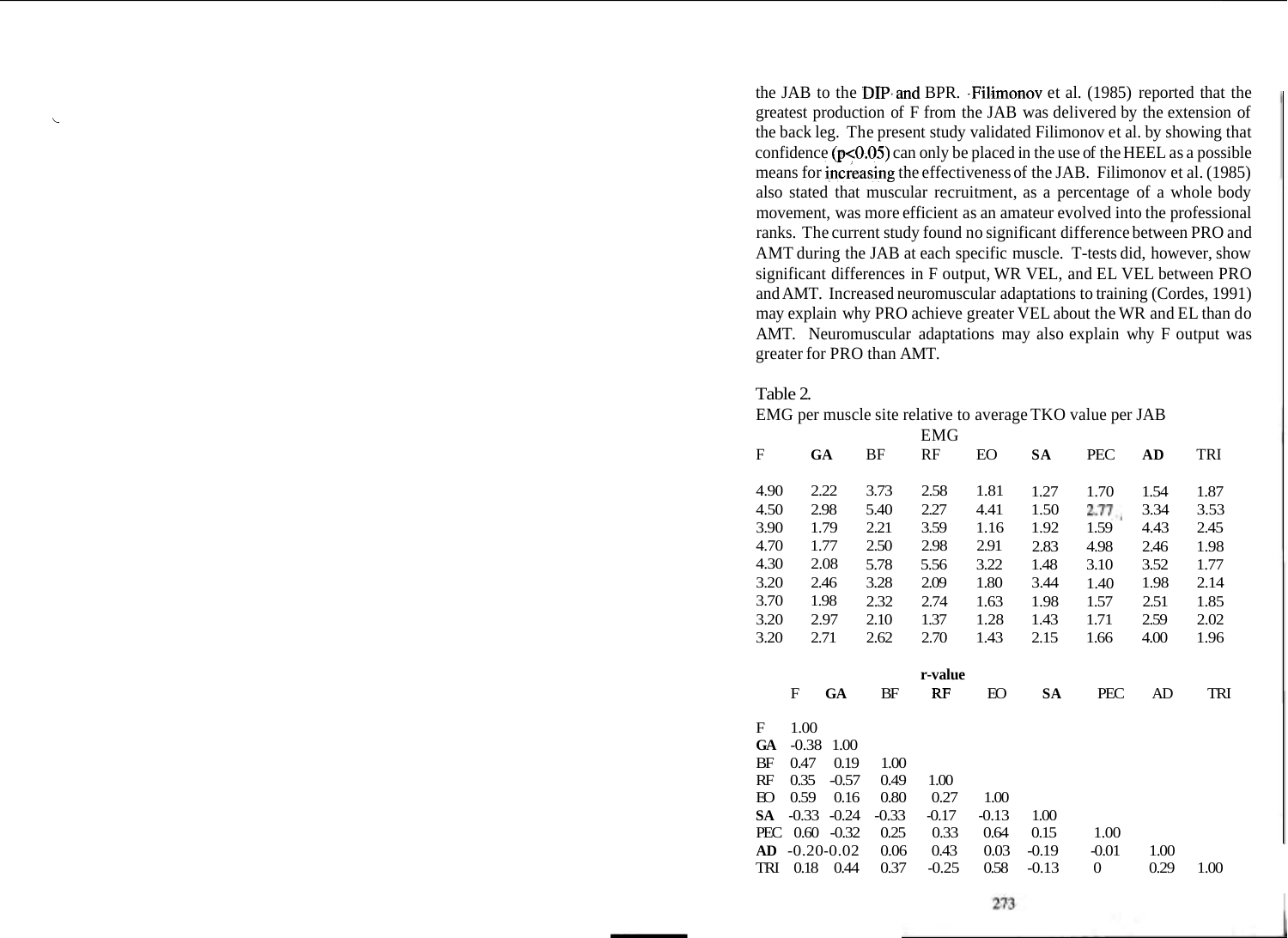# **TKO Regression Line Test**



Figure 1. TKO Regression Line Test

### **CONCLUSIONS**

In conclusion, the present findings suggest that of the seven resistance exercises tested, only the HEEZ may benefit the boxer. Some confidence  $(p<0.10)$  may be placed in the use of the BPR as a means of increasing a boxer's jab. Significant differences existed between the PRO and AMT boxers within this study in regards to linear VEL about the WR and EL, and also F output. Little confidence can be placed on the F values of the TKO above 4.47. Limitations to the study were its limited sample size, the JAB with the greatest WR VEL may not have been appropriate for analysis, using 30% IRM as the weight training protocol needs further validation, collecting data on three 30% 1RM trials would have increased the sample size, the training method employed was to lunge forward with the lead leg and not to initiate the JAB with the back leg, and also Technical Knock Out, Inc. unwillingness to disclose any data pertaining to its products validity. The results of this investigation warrant further studies on the training protocols specific to boxing.

### **REFERENCES**

Cordes, K. (1991). Reasons to strength train for amateur boxing. NSCA Journal, 13(5), 18-21.

Dengel, D.R., George, T.W., Bainbridge, C., Fleck, S.J., Van Handel, P.J. & Kearney, J.T. (1987). Training responses in national team boxers. Medicine and Science in Svorts and Exercise, 19(2), 277.